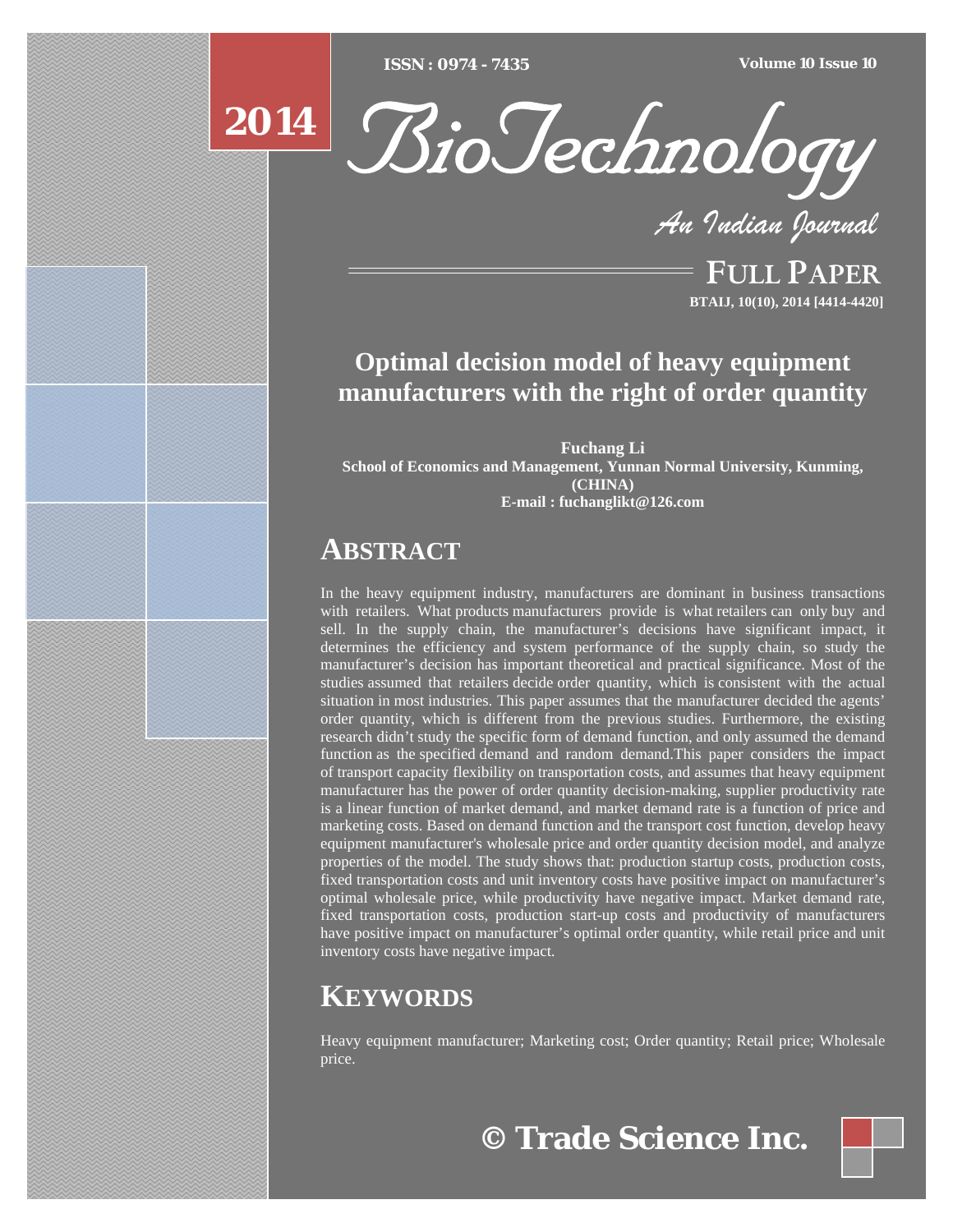#### **INTRODUCTION**

 In the heavy equipment industry, aviation industry, automobile industry and other industries, manufacturers have the advantages of network, technology, and the scale, and they are absolutely dominant in business transactions with retailers. What products manufacturers provide is what retailers can only buy and sell. This situation is a status of seller's market, in which manufacturers are in the dominant position.

 After Harris first studied the economic order quantity (EOQ) in 1913, many scholars conduct research on EOQ**[1]**. Tersine et al (1995) considered the EOQ model with fully delayed order and two discounted EOQ model. They assumed that the unit shortage cost depended on the time of shortage<sup>[2]</sup>. Fazel et al (1998) established the inventory costs of the EOQ based on quantity discounts and compared with the  $JIT^{[3]}$ . Wee (1999) built specified inventory model with assumption about quantity discount and products deterioration over time**[4]**. Skouri and Papachristos (2002) considered the opportunity cost of lost sales and a linear dependence on supplies costs of the order quantity, and assumed that deterioration rate is constant and delayed ordering rate was dependent on the index decreased function of the time**[5]**. Tripathy et al (2003) considered the EOQ model with imperfect production process, and assumed that unit production costs had positive impact on the reliability of the process, while demand rate had negative impact<sup>[6]</sup>. Berman (2006) built an EOQ model with demand shifted with inventory, in the random condition, and analyzed and solved the EOQ with demand in constant distribution and exponential distribution**[7]**. Wang et al (2007) assumed proportion of imperfectquality products in each batch was fuzzy random variable and applied particle swarm optimization (PSO) to solve the proportion and tested the method's effectiveness**[8]**. Bjrk (2009) assumed that demand and lead times were triangular fuzzy numbers, and got analytical solution of the optimization**[9]**. Salameh and Jaber (2000), Eroglu and Ozdemir (2007), Maddah and Jaber (2008) and Kelle et al (2009) pet a single manufacturer's profit maximization as objective, and studied EOQ model that manufacturers conducted all inspections of materials when products had quality defects and got the optimal results**[10- 13]**.

 According to the literature above, most of the studies assumed that retailers or agents decide order quantity. This assumption is consistent with the actual situation in most industries.

 Different with the general study, this paper assumes that the manufacturer decided the agents' order quantity. Because manufacturers have the advantages of technology, scale and network in the heavy equipment manufacturing industry, aviation industry, automobile industry, and they are absolutely dominant in the business transactions with retailers. What products manufacturers provide is what retailers can only buy and sell. This situation is a status of seller's market.

 Furthermore, these papers didn't study the specific form of demand function, and only assumed the demand function as the specified demand and random demand, then built the model, and designed the algorithm to solve it. This paper assumes that demand is a function of retail price and marketing cost, and considers the impact of transport capacity flexibility on transportation costs, then builds optimization model of the heavy equipment manufacturer, and solved it.

## **MODEL DESCRIPTION**

### **(1)Model assumptions**

 Assuming that heavy equipment manufacturer decides order quantity, and then distributes it to the agent. After receives the equipment, the agent pays marketing cost of product sales. Manufacturer need to cover the cost of production preparation to adjust the machine, train staff and arrange materials. The manufacturer's distribution cost includes the fixed and variable transport cost. Fixed transportation cost is independent of the number of transportation, but only dependent on delivery frequency. Vehicles startup costs, driver's salary belong to fixed transportation costs. Market demand is a function of the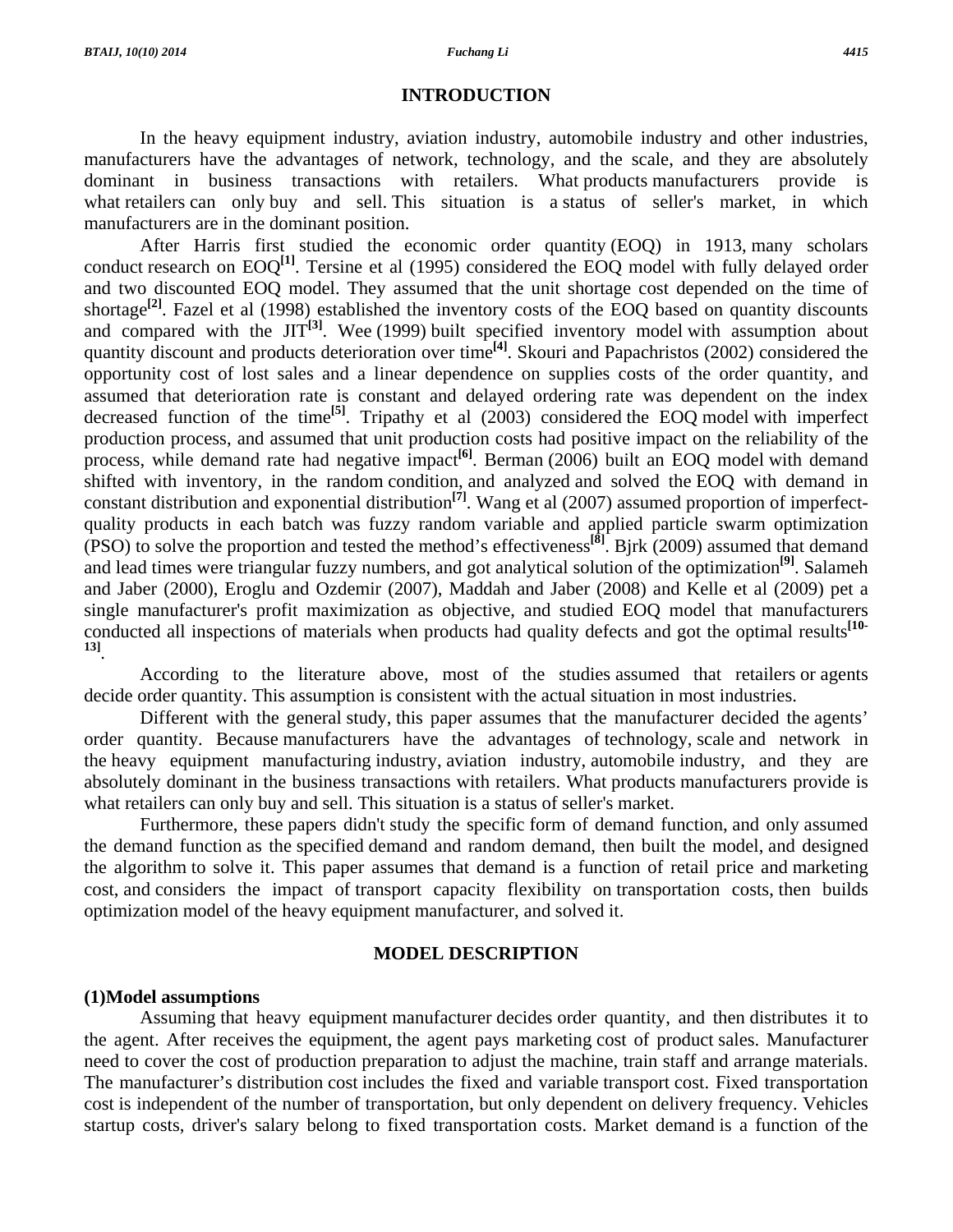retail price and marketing cost.  $\alpha$  and  $\beta$  respectively indicate the price elasticity of demand and marketing cost elasticity of demand. Agents can understand the needs of the market from  $\alpha$  and  $\beta$ . Not allowing goods shortage, so productivity must be greater than or equal to the market demand rate, assuming the relationship between productivity and market demand rate is linear determined as the following function:

$$
R = u_0 D(P, M), u_0 \ge 1
$$
\n<sup>(1)</sup>

Where  $R$ , productivity;  $D$ , the demand rate;  $P$ , the retail price,  $M$ , marketing cost,  $u_0$ , the safety factor of production.

 In general, order quantity is decided by the retailer or the agency. In order to reflect the characteristics of the heavy equipment manufacturing industry, this paper assumes order quantity determined by the manufacturer. There are many companies in various industries that the manufacturer determines the order quantity. For example, in equipment manufacturing industries with high degree of specialization and with high technology, heavy equipment manufacturing, aviation and the automobile industry, the market is often dominated by a few manufacturers. These industries require high startup costs, transportation costs and inventory costs, and need large-scale production in order to compensate these costs, so there is minimum production restriction. Minimum Production restrictions reduce the number of manufacturers in the whole industry, and let manufacturers gain dominance in the cooperation with agents. Therefore, in these industries, manufacturers determine order quantity to arrange production better and maximize profit (Such as Esmaeili et al., 2009; Kelle et al.,  $2003$ <sup>[14,15]</sup>. To simplify the model analysis, this paper assumes that the order quantity decided by manufacturer is equal to the order acceptance by the agent.

# **(2)Decision variables**

*Q* is the order quantity of decision of the manufacturer.

*V* is the wholesale price of the manufacturer's products.

# **(3) Input variables**

*k* is a demand function coefficient.  $(k>0)$ 

 $u_0$  is a production function coefficient. ( $u_0 \ge 1$ )

 $h<sub>s</sub>$  is the manufacturer unit inventory cost.

 $\alpha$  is the price elasticity of demand. ( $\alpha > 1$ )

 $β$  is marketing cost elasticity of demand. (0 <  $β$  < 1,  $β$  + 1 <  $α$ )

 $A<sub>s</sub>$  is the manufacturer production startup cost. (¥/per startup)

 $C_s$  is the manufacturer production cost, which includes materials and parts procurement cost. (¥ /per unit product)

*R* is manufacturers productivity. (/unit time)

 $D(P, M)$  is market demand rate (/unit time), and is similar to <u>Lee and Kim (1993</u>)<sup>[16]</sup>, we assume:

$$
D(P,M) = kP^{-\alpha}M^{\beta}
$$
 (2)

Where *P* , the sales price; *M* , the marketing cost.

 $K^c$  represents fixed costs of transport.

 $n = s - tQ$  represents transportation variable costs, and both *s* and *t* are coefficients greater than zero. *t* is smaller, the flexibility of transport capacity of manufacturers stronger.

# **OPTIMAL STRATEGY OF HEAVY EQUIPMENT MANUFACTURER**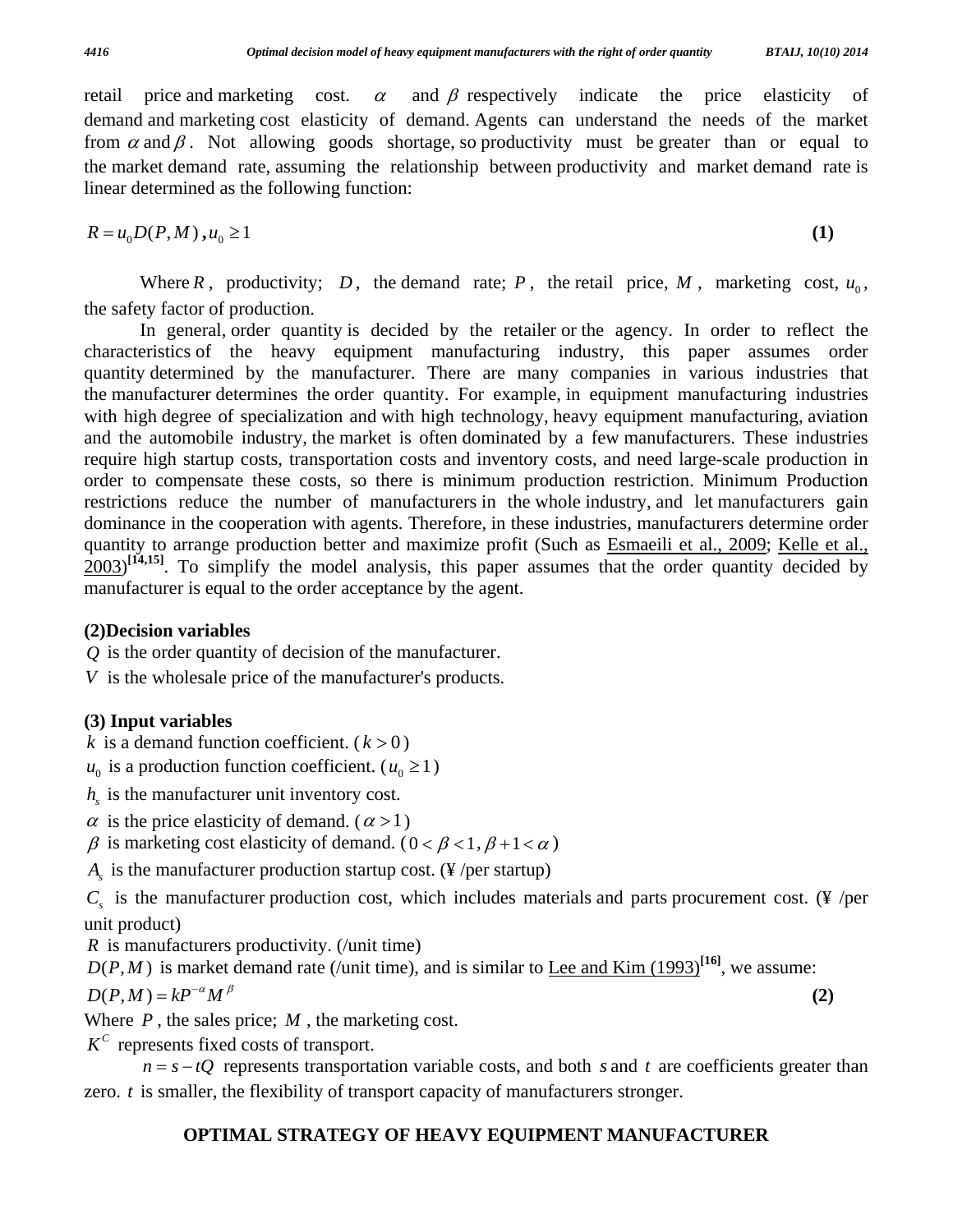*BTAIJ, 10(10) 2014 Fuchang Li 4417* 

 When we analyze the manufacturer's profit function and the optimal strategy, and profit function consists of the following basic components in the relationship: the profit of the manufacturer= sales revenue - production costs - production preparation costs - inventory costs - transportation costs (fixed transportation cost and variable transportation costs). Taking the related expressions into the formula above, the profit of the manufacturer can be expressed as

$$
\pi_s(V, Q) = VD - C_sD - A_s \frac{D}{Q} - 0.5h_s Q \frac{D}{R} - K^c \frac{D}{Q} - (s - tQ)D
$$
  
=  $kVP^{-\alpha}M^{\beta} - kC_s P^{-\alpha}M^{\beta} - A_s kP^{-\alpha}M^{\beta}Q^{-1} - 0.5h_s \frac{Q}{u_0}$   
 $-K^{c}kP^{-\alpha}M^{\beta}Q^{-1} - (s - tQ)kP^{-\alpha}M^{\beta}$  (3)

The manufacturer's operating objective is to select the optimal order quantity  $Q^*$  and wholesale prices  $V^*$  to maximize its profit. When *V* is fixed, manufacturer's profit function  $\pi_s(V, Q)$  is a concave function of order quantity Q. Therefore the existence and uniqueness of the optimal  $Q^*$  allows manufacturer to maximize the profit  $\pi ( V, Q )$ .  $Q^*$  can be uniquely determined by the first-order condition of manufacture's profit function  $\pi_{s}(V, Q)$ . Seeking  $\pi_{s}(V, Q)$  first-order condition, we get:

$$
\frac{\partial \pi_s(V, Q)}{\partial Q} = A_s \frac{D}{Q^2} - 0.5 h_s \frac{D}{R} + K^C \frac{D}{Q^2} + tD = 0
$$
\n(4)

We can conclude from the formula  $(4)$ 

$$
Q^* = \sqrt{\frac{2R(A_s + K^c)}{h_s - 2tR}}
$$
\n<sup>(5)</sup>

Taking  $R = u_0 D(P, M)$  into the formula (5), we conclude

$$
Q^* = \sqrt{\frac{2u_0 D(A_s + K^c)}{h_s - 2tR}}
$$
(6)

Taking the equation (6) into the equation (3), manufacturer's profit function can be turned into:

$$
\pi_s(V,Q) = VD - C_sD - sD - (A_s + K^C)D\sqrt{\frac{h_s - 2tR}{2u_0D(A_s + K^C)}} + (t - \frac{h_s}{2R})D\sqrt{\frac{2u_0D(A_s + K^C)}{h_s - 2tR}} \tag{7}
$$

Assuming the manufacturer's profit is equal to 0, namely  $\pi ( V, Q ) = 0$ , we conclude:

$$
V_0 = C_s + s + (A_s + K^C)Q^{-1} - (t - \frac{h_s}{2R})Q
$$
\n(8)

Because of the formula (7) is a linear increasing function of V, the optimal  $V^*$  appears at the maximum price that the agent pay for manufacturer, therefore,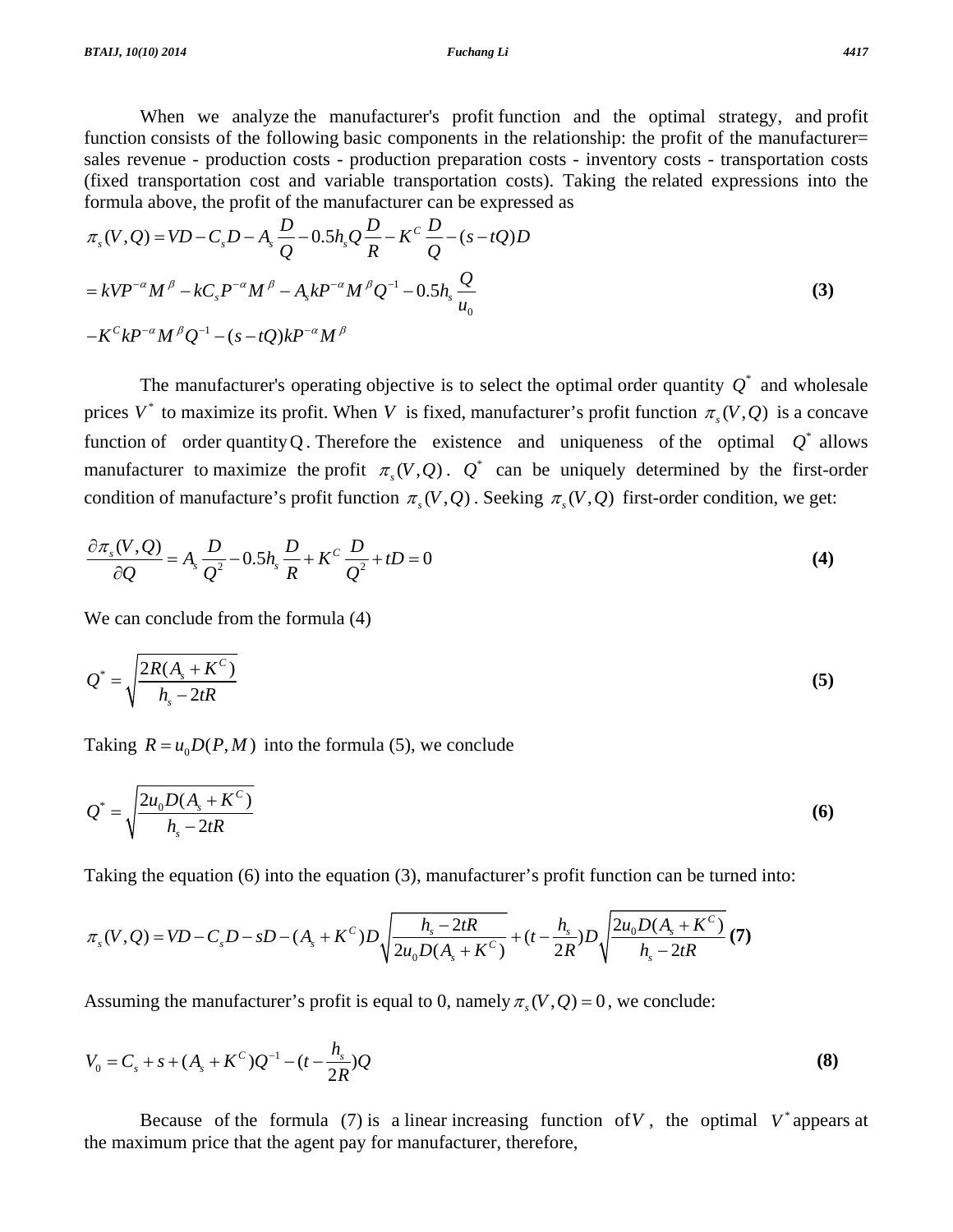$$
BTAIJ, 10(10) 2014
$$

$$
V^* = FV_0 = F[C_s + s + (A_s + K^C)Q^{-1} - (t - \frac{h_s}{2R})Q]
$$
\n(9)

In the formula (9),  $F > 1$ . For any given *P* and *M*, the optimal order quantity and the sales price is given by  $Q^*$  and  $V^*$ .

## **RESULT AND DISSCUSS**

 We can conclude the following proposition according to previous analysis of the optimal strategy of the heavy equipment maker.

Proposition 1: in the supply chain system which manufacturer is in dominant position, manufacturer's  $\text{profit} = (F - 1)D[(C_s + s) + \xi(\frac{1}{\psi} + \frac{\psi}{2R})]$  $(-1)D[(C_s + s) + \xi(\frac{1}{\psi} + \frac{\psi}{2R})]$ , and in the formula above,  $\xi = \sqrt{(A_s + K^c)(h_s - 2Rt)}$ ,  $\psi = \sqrt{2u_0D}$ . Prove:

$$
\pi_s(V, Q) = VD - C_sD - sD - (A_s + K^c) \frac{D}{Q} + (t - \frac{0.5h_s}{R}) QD
$$
  
=  $(C_s + s)FD - C_sD - sD - (A_s + K^c) \frac{D}{Q} + (A_s + K^c) F DQ^{-1} + (t - \frac{0.5h_s}{R}) QD - (t - \frac{h_s}{2R}) F DQ$   
=  $-(1 - F)(C_s + s)D - (1 - F)(A_s + K^c) \frac{D}{Q} + (1 - F)(t - \frac{0.5h_s}{R}) QD$   
=  $-(1 - F)[(C_s + s)D + (A_s + K^c) \frac{D}{Q} - (t - \frac{0.5h_s}{R}) QD]$ 

Taking  $Q^* = \sqrt{\frac{2u_0D(A_s + K^C)}{2}}$ 2 *C s*  $Q^* = \sqrt{\frac{2u_0 D(A_s + K^C)}{h_s - 2tR}}$  into the formula above, we conclude:

$$
-(1-F)[(C_s+s)D+(A_s+K^c) D\sqrt{\frac{h_s-2tR}{2u_0D(A_s+K^c)}}-(t-\frac{0.5h_s}{R}) D\sqrt{\frac{2u_0D(A_s+K^c)}{h_s-2tR}}]
$$
  
= $(F-1)D[(C_s+s)+\sqrt{\frac{(A_s+K^c)(h_s-2tR)}{2u_0D}}+\frac{1}{2R}\sqrt{2u_0D(A_s+K^c)(h_s-2Rt)}]$   
= $(F-1)D[(C_s+s)+\sqrt{(A_s+K^c)(h_s-2Rt)}(\frac{1}{\sqrt{2u_0D}}+\frac{\sqrt{2u_0D}}{2R})]$ 

Proposition 2: production startup costs, production costs, fixed transportation costs and unit inventory costs have positive impact on manufacturer's optimal wholesale price, while productivity have negative impact.

Proposition 2 can be proved from the solving and analysis on  $V^*$ .

Proposition 3: Market demand rate, fixed transportation costs, production startup costs and productivity of manufacturers have positive impact on manufacturer's optimal order quantity, while retail price and unit inventory costs have negative impact.

Prove: as the other properties are obvious, this paper only analyzes the relationship between the retail price and optimal order quantity.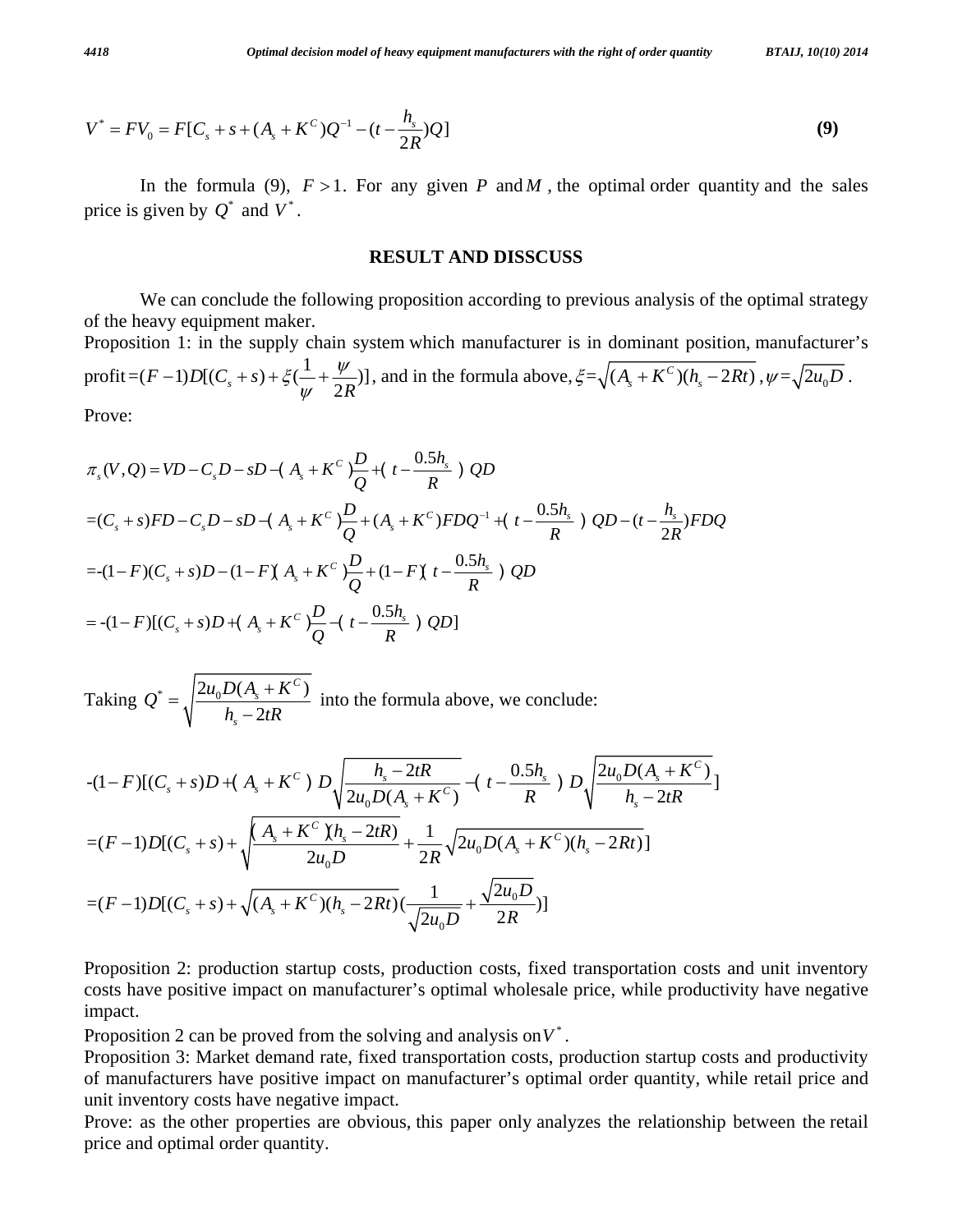Taking  $R = u_0 k P^{-\alpha} M^{\beta}$  and  $D(P, M) = k P^{-\alpha} M^{\beta}$  into the formula of manufacture's optimal order quantity, we conclude:

$$
Q^* = \sqrt{\frac{2u_0kP^{-\alpha}M^{\beta}(A_s + K^c)}{h_s - 2tu_0kP^{-\alpha}M^{\beta}}}
$$
  

$$
\frac{\partial Q^*}{\partial P} = \frac{-h_s\alpha u_0kP^{-\alpha-1}M^{\beta}(A_s + K^c)}{(h_s - 2tu_0kP^{-\alpha}M^{\beta})^2\sqrt{\frac{2u_0kP^{-\alpha}M^{\beta}(A_s + K^c)}{h_s - 2tu_0kP^{-\alpha}M^{\beta}}}} < 0
$$

$$
\frac{\partial Q^*}{\partial M} = \frac{(A_s + K^C) \beta u_0 k P^{-\alpha} M^{\beta-1} h_s}{\left(h_s - 2tu_0 k P^{-\alpha} M^{\beta}\right)^2} \sqrt{\frac{h_s - 2tu_0 k P^{-\alpha} M^{\beta}}{2u_0 k P^{-\alpha} M^{\beta} (A_s + K^C)}} > 0
$$

The proposition is proved.

## **CONCLUSIONS**

 This paper studies heavy equipment manufacturer's optimal decision. Different from the existing research, this paper assumes that the heavy equipment manufacturer has dominance of product order quantity decision-making. Furthermore, manufacturer's productivity is assumed as a linear function of demand rate. And it counts marketing cost into demand rate, and assumes that demand rate is a function of price and marketing cost. This paper takes the demand function and transportation cost function into consideration, and establishes the model of order quantity and wholesale price of heavy equipment manufacturer, and analyzes the nature of the model.

 The study shows that: production startup costs, production costs, fixed transportation costs and unit inventory costs have positive impact on manufacturer's optimal wholesale price, while productivity has negative impact. Market demand rate, fixed transportation costs, production startup costs and productivity of manufacturers have positive impact on manufacturer's optimal order quantity, while retail price and unit inventory costs have negative impact.

#### **ACKNOWLEDGEMENT**

 The authors greatly appreciate the anonymous referees and the associate editor for their very valuable and helpful suggestions on an earlier version of the paper. This research is supported by the NSF of China (Grant No. 71262031, 71362028,71362029), Science Foundation of Ministry of Education of China (Grant No. 11YJC630092), Social Science Planning Project of Yunnan Province (Grant No. QN201209), The key projects of the Yunnan Provincial Department of Education Fund for Scientific Research (Grant No. 2011Z058) and partially supported by Construction Project of Doctoral Cultivating Discipline, School of Economics and Management, Yunnan Normal University.

## **REFERENCES**

- **[1]** F.W.Harris; How many parts to make at once. Factory. The Magazine of Management, **10(2)**, 135–136 **(1913)**.
- **[2]** R.J.Tersine, S.Barman, R.A.Toelle; Composite lot sizing with quantity and freight discounts. Computers and Industrial Engineering, **28(1)**, 107-122 **(1995)**.
- **[3]** F.Fazel, K.P.Fischer, E.W.Gilbert; JIT purchasing vs. EOQ with a price discount: An analytical comparation of inventory costs. International Journal of Production Economics, **54(1)**, 101-109 **(1998)**.